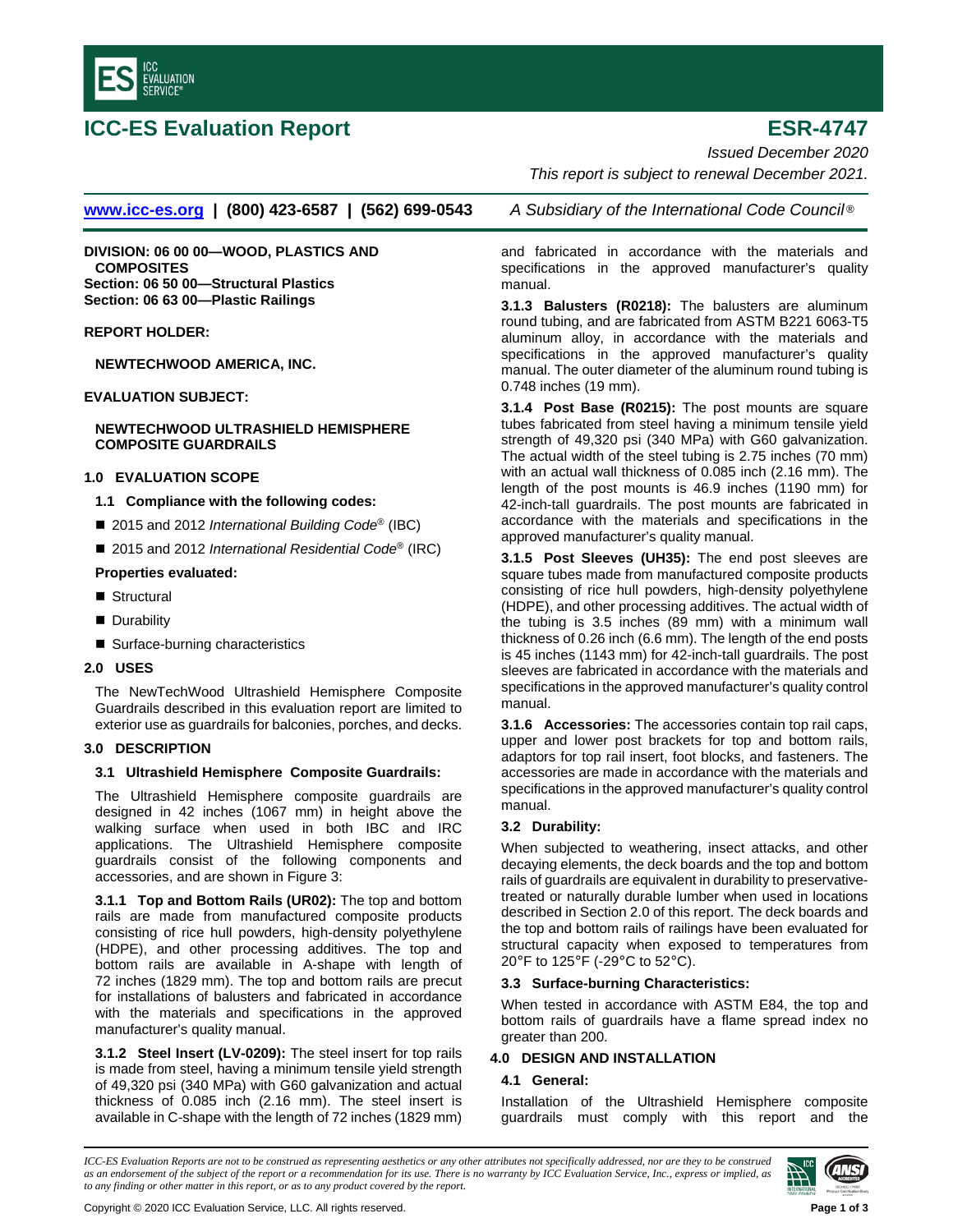manufacturer's published installation instructions. The manufacturer's published installation instructions must be available at the jobsite at all times during installation. When the manufacturer's published installation instructions differ from this report, this report governs.

# **4.2 Design:**

The Ultrashield Hemisphere composite guardrails are satisfactory to resist the loads specified in Section 1607.8.1 of the 2015 and 2012 IBC and in Table R301.5 of the IRC, when installed at the maximum span noted in Table 3. The maximum span is the clear distance between the inside faces of the end posts.

#### **4.3 Installation:**

**4.3.1 Guardrails:** The Ultrashield Hemisphere composite guardrails are assembled using the components and accessories described in Section 3.2 of this evaluation report. See Figure 3 for an installation illustration of TruOrganics composite guardrail systems.

# **5.0 CONDITIONS OF USE**

The Ultrashield Hemisphere composite guardrails described in this report comply with, or are suitable alternatives to what is specified in, those codes listed in Section 1.0 of this report, subject to the following conditions:

- **5.1** The Ultrashield Hemisphere composite guardrails are limited to exterior use as deck boards for balconies, porches, decks and stair treads of Type V-B (IBC) construction and dwellings constructed in accordance with the IRC.
- **5.2** Installation must comply with this evaluation report, the manufacturer's published installation instructions and the applicable code. Only those components described in this evaluation report have been evaluated for the installation of the Ultrashield Hemisphere composite guardrails. When the manufacturer's published installation instructions differ from this report, this report governs.
- **5.3** The use of Ultrashield Hemisphere composite guardrails as a component of a fire-resistance-rated assembly is outside the scope of this report.
- **5.4** The compatibility of the fasteners, metal post mount components and other metal hardware with the supporting structure, including chemically treated wood, is outside the scope of this report.
- **5.5** Adjustment factors outlined in the AWC *National Design Specification® for Wood Construction* (NDS®) and applicable codes must not be applied to the allowable capacity and maximum spans for the Ultrashield Hemisphere composite guardrail systems.
- **5.6** The Ultrashield Hemisphere composite guardrails must be directly fastened to the supporting structure. Where

required by the code official, engineering calculations and construction documents consistent with this report must be submitted for approval. The calculations must verify that the supporting structure complies with the applicable building code requirements, and is adequate to resist the loads imparted upon it from the products and systems discussed in this report. The documents must contain details of the attachment to the supporting structure consistent with the requirements of this report. The documents must be prepared by a registered design professional where required by the statutes of the jurisdiction in which the project is to be constructed.

**5.7** The Ultrashield Hemisphere composite guardrails are produced in Huidong County, Guangdong Province, China, under an approved quality control program with inspections by ICC-ES.

# **6.0 EVIDENCE SUBMITTED**

Data in accordance with the ICC-ES Acceptance Criteria for Deck Board Span Ratings and Guardrail Systems (Guards and Handrails) (AC174), dated January 2012 (editorially revised December 2019).

#### **7.0 IDENTIFICATION**

- **7.1** The NewTechWood Ultrashield Hemisphere composite guardrails must be identified by a stamp, on each individual component or on the packaging, bearing the report holder's name (NewTechWood America, Inc.) and address, the product name (Ultrashield Hemisphere Composite Guardrails), the allowable span, and the ICC-ES evaluation report number (ESR-4747).
- **7.2** Each package of accessories for NewTechWood Ultrashield Hemisphere composite guardrails must be labeled with the product name (Ultrashield Hemisphere Composite Guardrails) and the ICC-ES evaluation report number (ESR-4747).
- **7.3** The report holder's contact information is the following:

**NEWTECHWOOD AMERICA, INC. 15912 INTERNATIONAL PLAZA DRIVE HOUSTON, TEXAS 77032 (281) 570-6450 [www.newtechwood.com](http://www.newtechwood.com/)**

| <b>PRODUCT NAME</b>                            | <b>HEIGHT</b><br>(inches) | APPLICABLE BUIDLING CODE <sup>3</sup> |            | <b>MAXIMUM SPAN</b> |
|------------------------------------------------|---------------------------|---------------------------------------|------------|---------------------|
|                                                |                           | <b>IBC</b>                            | <b>IRC</b> | (inches)            |
| Ultrashield Hemisphere<br>Composite Guardrails | 42                        | Yes                                   | Yes        |                     |

#### **TABLE 1—MAXIMUM GUARDRAIL SPAN1,2**

For **SI:** 1 inch = 25.4 mm.

<sup>1</sup>Maximum span is the clear distance between the inside faces for the end posts. <sup>2</sup>Maximum span has been adjusted for durability. No further increases are permitted. <sup>3</sup>Indicates compliance with the respective building codes.